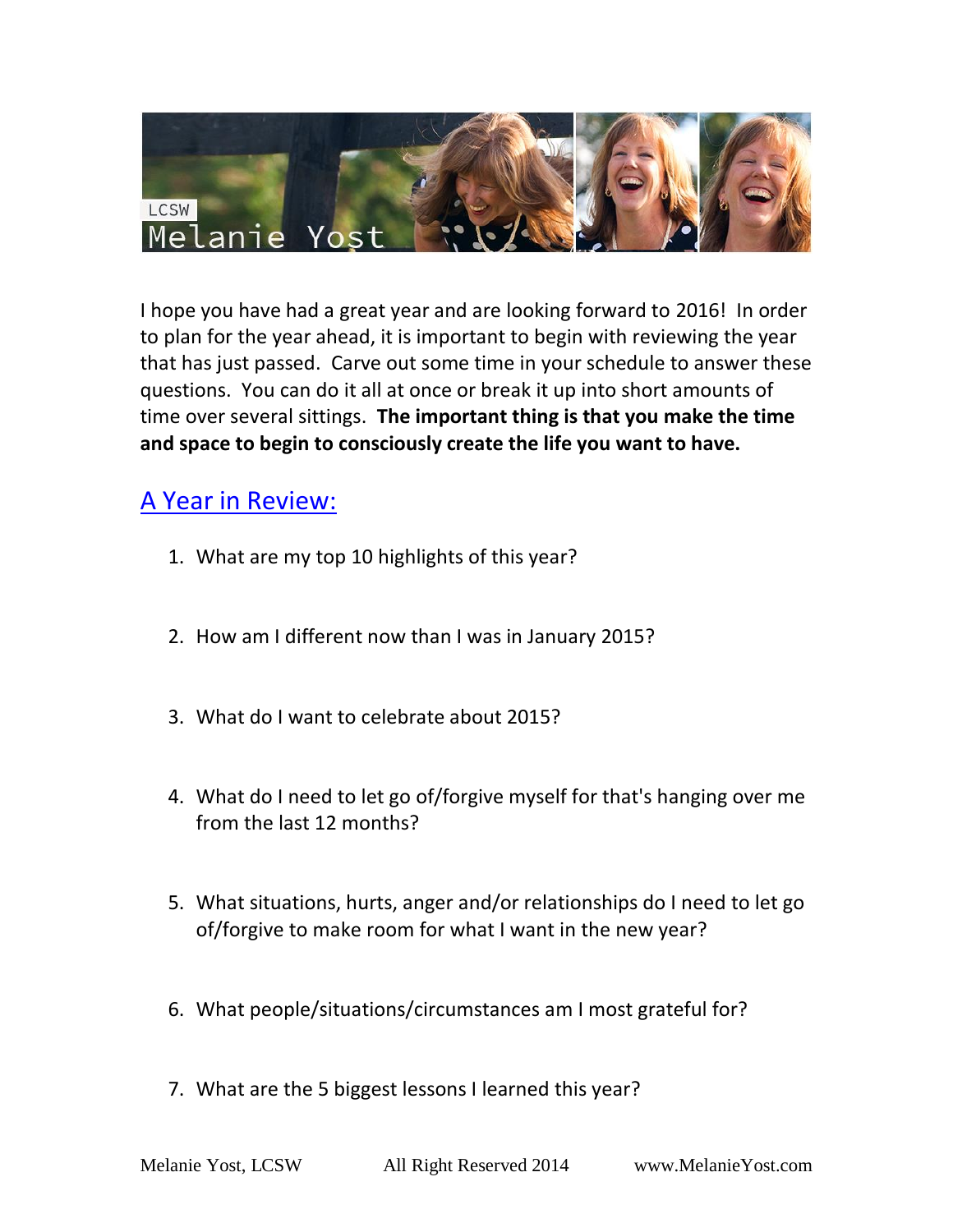- 8. How can I apply those lessons in the upcoming year?
- 9. If I had to choose one word to summarize 2015, what would it be?

## Planning for the New Year

- 1. How do I want to feel everyday (or as often as possible)? List  $3 5$ feelings. If you need help, I have included a list of feelings at the end to get you started thinking.
- 2. How will I know I am feeling those feelings? What will I be doing, saying, thinking and feeling when I am feeling those feeling that I am not now?
- 3. In order to feel those feeling as often as possible, what do I need to add, change, or eliminate in my daily routine this year?
- 4. What am I doing that thrills me and I absolutely love?
- 5. What am I doing that is draining the life out of me?
- 6. What people/situations/relationships/circumstances/things am I tolerating in my life?
- 7. What challenges am I facing in the year ahead?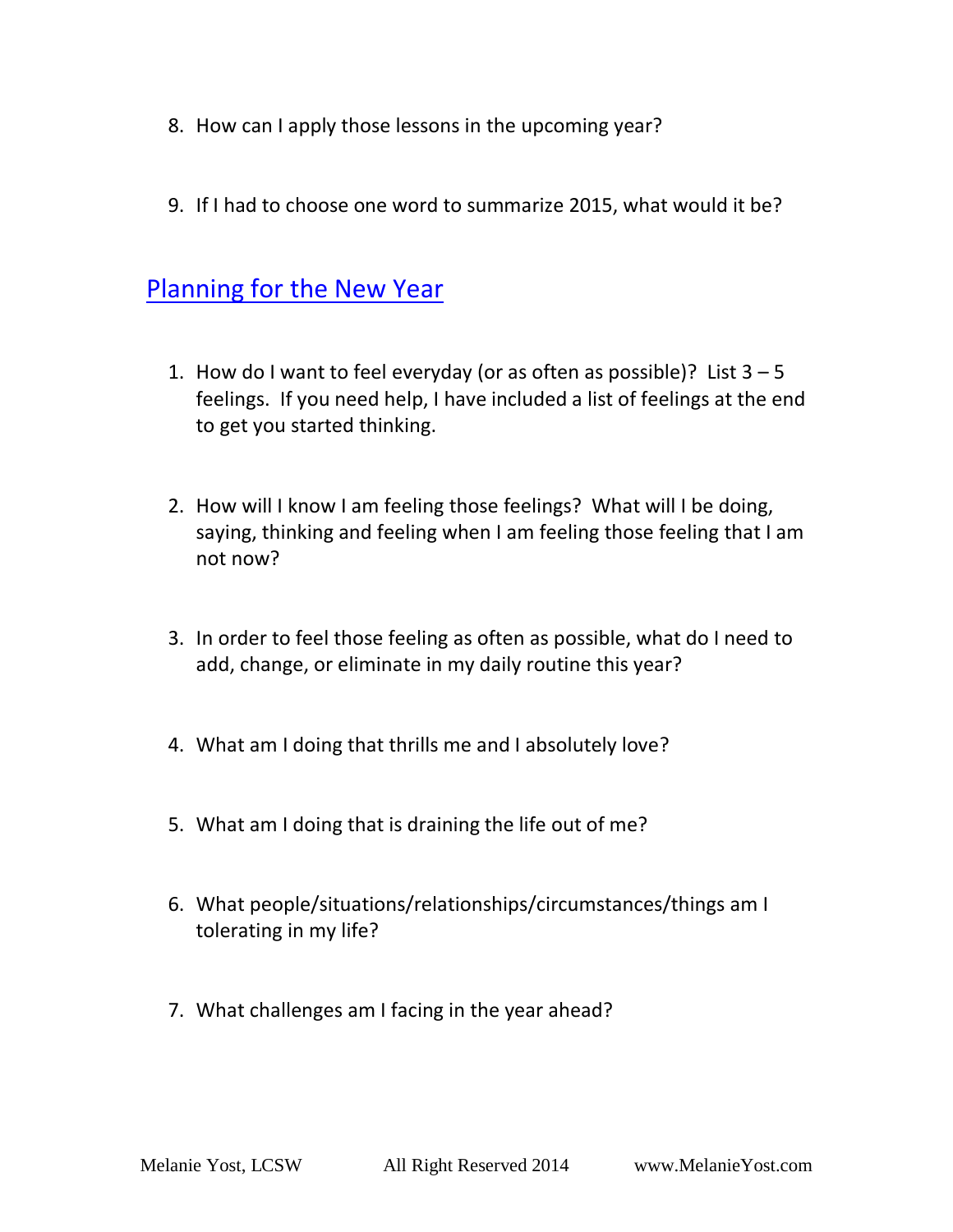- 8. What support do I need to face those challenges?
- 9. What are my major values and purposes for the next phase of my life?
- 10.How can I make more room in my schedule to do more of what brings me the most fulfillment and gratification?
- 11.What is something I would do this year if I weren't worried about what other people thought of me?
- 12.What is something I would do this year if I wasn't worried about money?
- 13.How can I use my greatest talents to benefit myself and many others in the year ahead?
- 14.Looking back at your answers, what is the theme for 2016? (Be Brave, Simplicity, Be Open, YES, Have Faith, Say NO, Exploration . . .).
- 15.Finish the following statement: "I want to remember 2016 as the year I . . . . . "

If you struggled with answering these questions or you want support creating your life the way you want it to be, I am happy to talk with you about how I can help.

Happy New Year!

Melanie [Melanie@MelanieYost.com](mailto:Melanie@MelanieYost.com) 540-907-4146